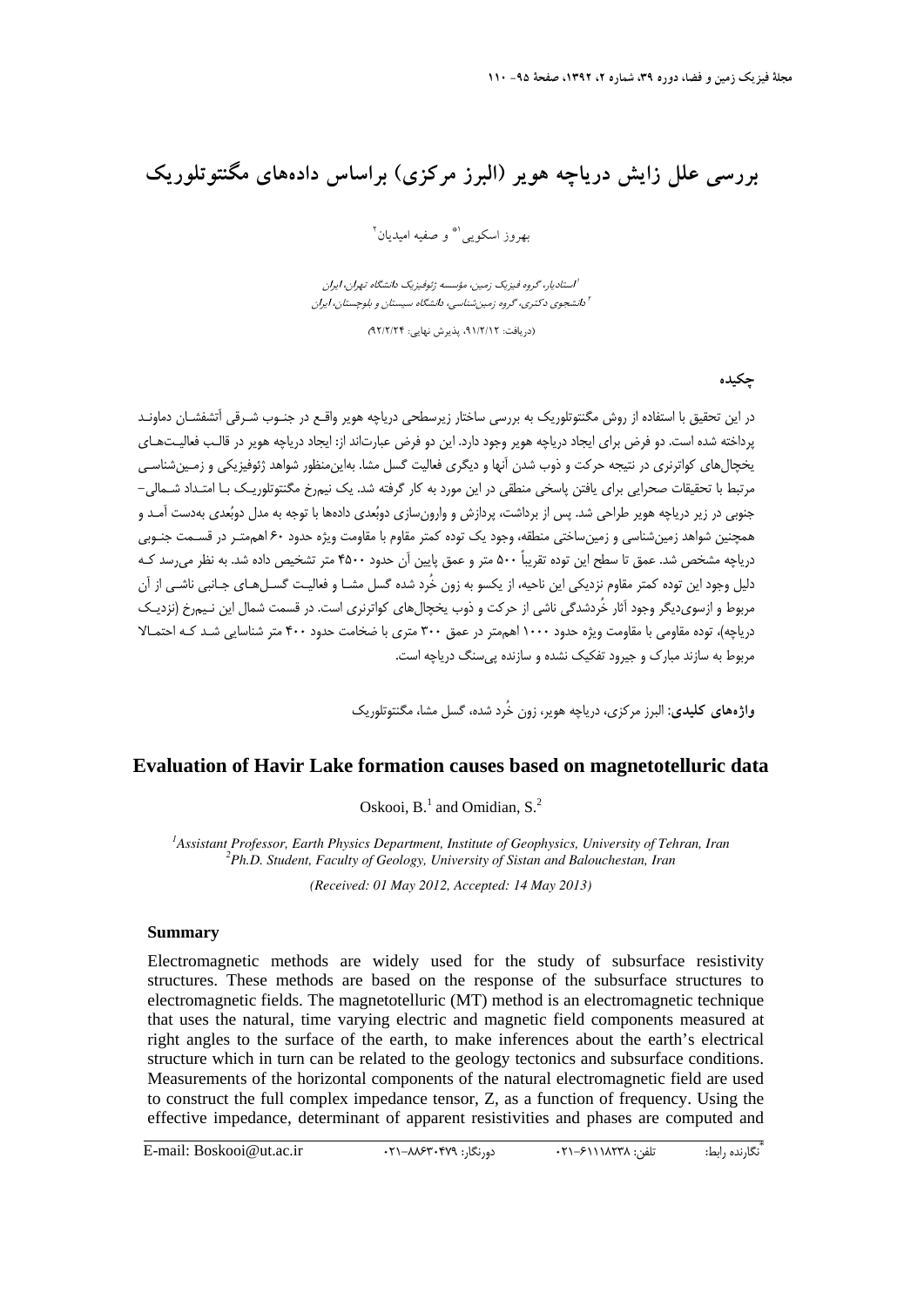used for the inversion. Also the apparent resistivity for DET-mode is computed and used for the 2D inversion.

The long- and short-periodic signals originate from fluctuations in the intensity of the solar wind and global lightning activity, respectively. The electromagnetic energy released in discharges, propagates with slight attenuation over large distances in a waveguide between the ionosphere and Earth's surface. At large distances from the source this is a plane wave with frequencies from about  $10^{-5}$  to  $10^{5}$  Hz. The magnetotelluric fields can penetrate the Earth's surface and induce telluric currents in the subsurface. The MT method uses simultaneous measurements of natural time variations in the three components of the Earth's magnetic field  $(H_x, H_y,$  and  $H_z)$ , and the orthogonal horizontal components of the induced electric field  $(E_x \text{ and } E_y)$  to obtain the distribution of the electric conductivity in the Earth's interior.

Magnetotelluric studies are important. They contain information about the fluid content and thermal structure, which are the key parameters for defining the rheology of the crust and upper mantle. This method has been proved to be useful for widespread applications. For example, MT is extensively being used in imaging the fluids in subduction zones and volcanic belts, orogenic regions, delineation of ancient and modern subduction zones and lithospheric studies.

1D and 2D inversions are conducted to resolve the conductive structures. We performed 1D inversion of the determinant data using a code from Pedersen (2004) for all sites. Since the quality of the determinant data was acceptable, we performed 2D inversion of the determinant data using a code from Siripunvaraporn and Egbert (2000).

An MT survey was carried out using MTU2000 systems belonged to Upssala University of Sweden. Data are stored on an internal hard disk and are downloaded via a connection. Power is supplied by a 12 V external battery. Three magnetometers and two pairs of non-polariable electrodes are connected to this five-channel data logger. For the registration of magnetic field variations in the range from 10,000 to 0.001 Hz broadband induction coil magnetometers are used. The electric field variations are registered by measuring potential differences with non-polarizable electrodes. The experimental set-up includes four electrodes, which are distributed at a distance of 100 m in north–south  $(E_x)$ and east–west  $(E_v)$  direction. They are buried at a depth of about 30 cm and coupling to the soil is improved using water. The ADU logger and magnetometers are located in the centre, whereas the three induction coils are oriented north–south  $(H_v)$ , east–west  $(H_v)$ and vertical  $(H_z)$  at a distance of 10 m from the data logger and at least 1 m from electric field wires and 5m from every conductive object. The vertical coil was buried to 4/5 of its length and covered by a plastic tube in order to prevent recordings from the influence of wind.

In this study, the subsurface structure of Havir Lake, in southeast of Damavand volcano has been studied using the Magneotelluric (MT) method. There are two ideas about its generation: activation of Quaternary glaciers due to their movement and melting, and/or a production of Mosha fault. So, we gathered the geological and geophysical evidences related to field work to find a logical reply for this matter. A north-south Magnetotelluric profile was designed in the southern part of the Lake. After acquisition, processing and 1D and 2D inversions of the MT data, with respect to the structural and geological information, a low resistivity body (60 Ohm-m) distinguished in the southern part. Its thickness is about 4000m and starts from a depth nearly of 500m to 4500m. It seems that its existence is due to shear movement of Mosha fault and the debris of glaciers movements. In the northern part of the profile (exactly near the lake) a very high resistive body (1000 Ohm-m) is recognized from the 300m of earth surface with 400m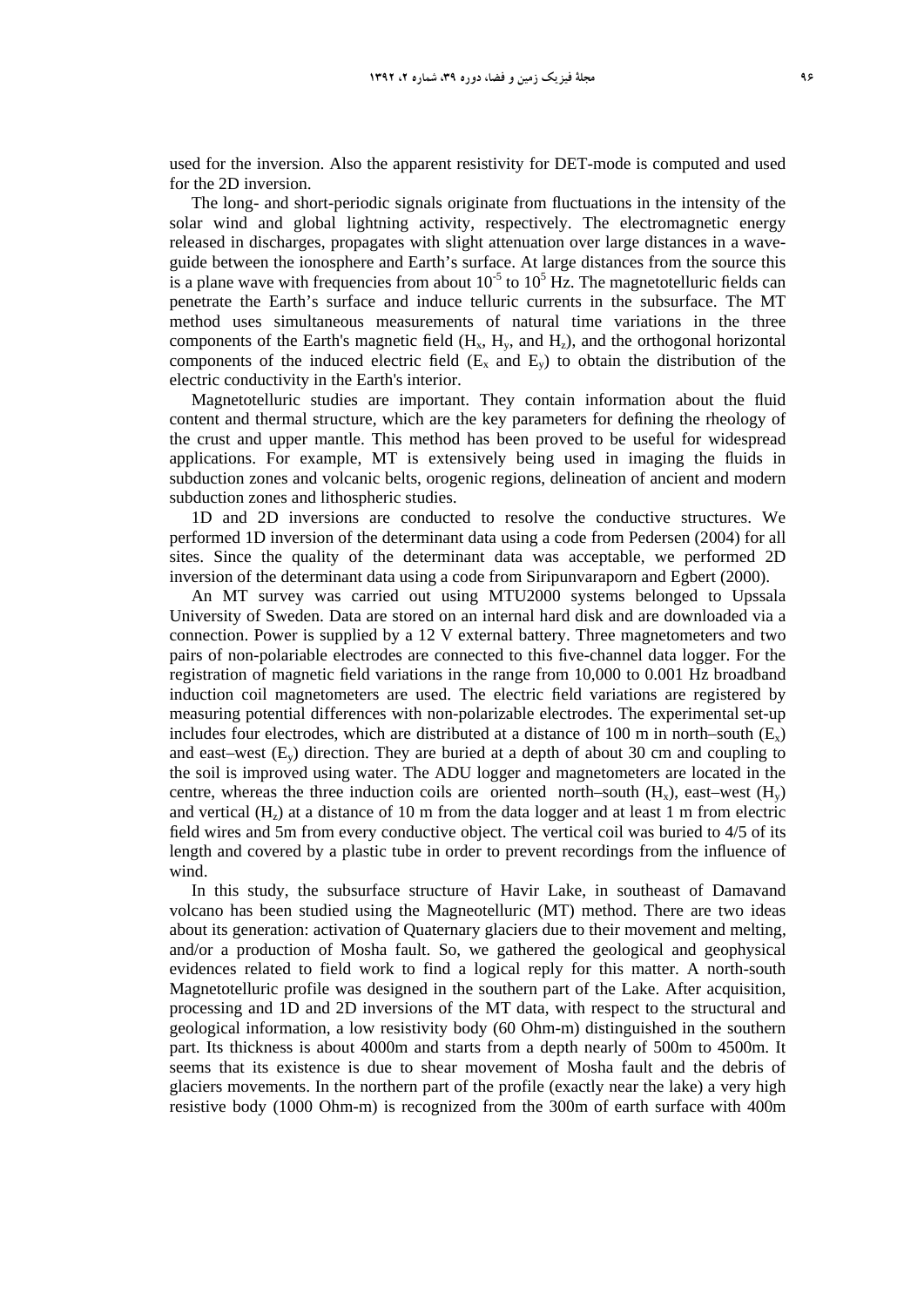thickness which most probably is the very rigid basement of the lake which probably belongs to inseparable Jiroud and Mobarak formations.

**Keywords:** Brittle zone,Central Alborz, Havir lake, Magnetotellurics, Mosha fault.

سياهچال و شاهنشين در شمال و آبراهههاى فصلى از جنوب است كه قسمتى از آب آنها وارد درياچهها ميشود و قسمتي ديگر، آب رودهاى تار و هوير را تأمين ميكنند. از نظر موقعيت زمينشناسي، درياچه هوير در حد جنوبي البرز مركزي و در 500 متري يال شمالي گسل مشا قرار گرفته است. گسل مشا بهمنزلة آخرين ساختار زمينساختي كه البرز مركزي را از بخشهاي پست ايران مركزي متمايز ميكند، شناخته شده است. در شكل 1 بهترتيب موقعيت بخشي از اين گسل روى كمان خمشي البرز مركزي (بخش A(، موقعيت درياچههاي تار و هوير روي آن (B (و درنهايت نمايي از نزديك از درياجه با

درياچههاى زمينساختى تار و هوير در 30 كيلومترى خاور شهرستان دماوند، در 95 كيومتري شمال شرق تهران واقع شدهاند. اين درياچهها از جمله درياچههاى آب شيرين كوهستانى هستند كه در ارتفاع بيش از 2900 متر از سطح دريا قرار دارند و راه ارتباطى آنها، جاده ماشين روى دماوند- درياچة تار است. اين دو درياچه در فاصله حدود 500 مترى از يكديگر قرار دارند. بيشترين درازاى درياچه تار 1/3 كيلومتر و ميانگين پهناى آن 400 متر و درازى درياچه هوير حدود 900 متر و ميانگين پهناى آن 150 متر است. دو درياچه روى هم نزديك به 0/7 كيلومترمربع وسعت دارند. سرشاخه آبهايى كه به اين دریاچهها مىرریزند، چشمهساران كوههاى قرهداغ، موقعیت رو به شمال دیده مىشود (C).

**1 مقدمه** 



**شكل .1** موقعيت كلي گسل مشا و موقعيت آن در زون البرز (شكل A(، محل درياچه تار و هوير روي ضلع شمالي گسل پيشگفته (شكل B (و نمايي نزديك از درياچه هوير (شكل C)، (نماي ديد رو به شمال).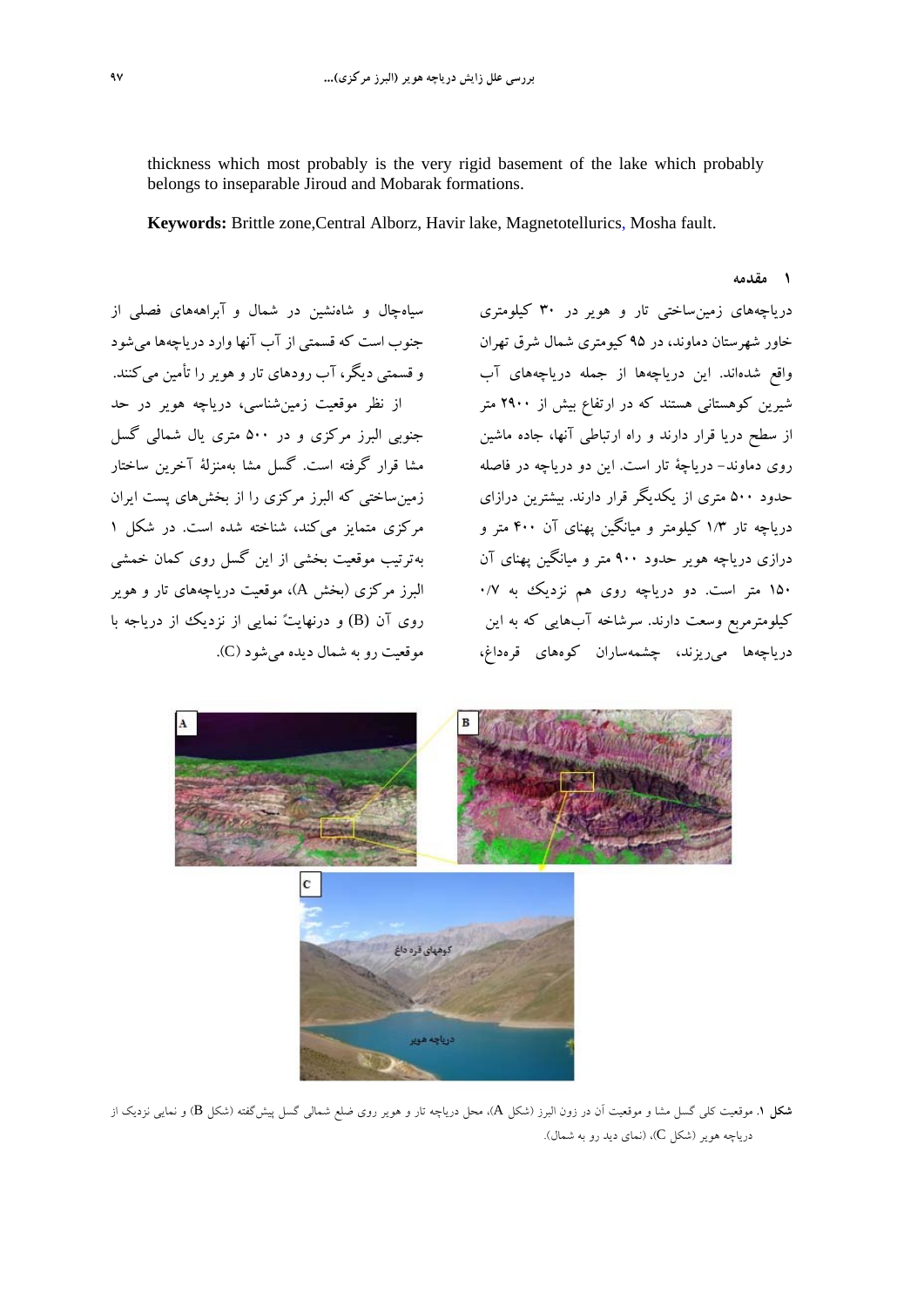**2 تحقيقات پيشين**  علل زايش درياچههاي تار و هوير همواره يكي از سئوالات مهم در ناحيه البرز مركزي بوده است. گروهي اعتقاد دارند كه اين درياچهها ناشي از رژيم زمينساختي كشش بعد از فشارش هستند، گروهي ديگر آنها را به خمش تاقديسي آينه ورزان به سمت مشا نسبت ميدهند و درنهايت عدهاي ديگر زايش غيرزمينساختي و فرسايشهاي يخچالي را براي ايجاد آن متصور هستند. زمينشناساني مانند (اشتال، 1897؛ آلنباخ، 1972؛ شهرابى، 1373) ديدگاه يكساني دارند. شواهد زمينشناسى پيرامون دو درياچه سبب شده تا آنها بر اين باور باشند كه در شكلگيرى دو درياچه، عملكرد توأم راندگى مشا- فشم (آبيك، فيروزكوه، شاهرود) و كوهلغز پهلوى جنوبى درياچه (زرينكوه) نقش اساسى داشتهاند. بدينسان كه حركات جوان اين راندگى در زمان كواترنر، سبب رانش بهنسبت بزرگى از زرينكوه (رشتهكوههاى جنوب درياچه) شده و با ايجاد پشتهاى به بلنداى بيش از 50 متر، سدى طبيعى در برابر روان آبهاى سطحى ايجاد و شرايط لازم براى انباشت آب فراهم آمده است.

در بيشتر گمانههايي كه بر علل تشكيل اين درياچه رفته است، به گسل مشا درحكم يكي از عوامل كليدي اشاره شده است، ولي عملاً هيچگاه بهطور روشني به چگونگي عملكرد آن و تأثير متقابل براي تشكيل درياچههاي كوهستاني پرداخته نشده است. لذا ضروري است كه در اين پژوهش اين ساختار بزرگمقياس معرفي شود.

**3 گسل مشا**  اين گسل در محل درة مشا موجب راندگي واحدهاي پركامبرين- كامبرين روي سازند كرج شده است و شاخههاي آن در درة كن آبرفتهاي كواترنر را بريدهاند

كه نشانهاي از فعال بودن اين گسل در عهد حاضر است. قديميترين فعاليت گسل نيز مربوط به پركامبرين است.

بخش گسلي شمال تهران در حاشيه شمالي شهر تهران بهصورت منقطع باعث رانده شدن توفهاي كرج، شده است. آهنگ جابهجايي در اين بخش حدود 4 ميليمتر در سال برآورد شده است. بخشهايي از شاخههاي فرعي اين گسل وارد دشت تهران نيز شده و بسياري از ساختوسازهاي شمال تهران را با خطر مواجه كرده است؛ به شكلي كه علاوه بر وجود خطر زمينلرزه و جابهجايي، همچنين برش در سازهها بهسبب اوجگيري ارتفاعات البرز در اين ناحيه موجب شكلگيري زمينلغزشهاي متعدد و بزرگ در طول گسل و مسير رودخانههاي درة مشا شده است. اين زمينلغزشها در درة مشا موجب ايجاد سدهاي مصنوعي در طول دره شده و درياچههايي را تشكيل داده است (از جمله درياچة تار). اين زمينلغزشها در طول گسلة شمال تهران موجب ايجاد تركهاي كششي در سازههاي بخشهاي شمالي شهر شده كه تخريب سازههاي شهرك بوعلي و فرحزاد نتيجه آنها است.

تاكنون بررسيهاي متعددي براي شناخت سازوكار اين گسل صورت گرفته است كه بيشتر آنها بر پايه تحليل اطلاعات ساختاري استوار بوده است. همانطور كه پيشتر ذكر شد، تاكنون عقيده عمومي روى عمكلرد معكوس سامانههاي گسلي البرز بهواسطه فشارش صفحه عربي متمركز بوده است، ولي تحقيقات چند دهه اخير نشان ميدهد كه عاملهاي متعددي در تغيير عملكرد اين گسل و نظريههاي پذيرفته شده قبلي مؤثرهستند.

آخرين بررسيها (ديويدسون و همكاران، 2004) نشان داده است كه از 5±2 ميليون سال پيش، روند تنشي البرز از سازوكار معكوس با مؤلفه راستگرد به سازوكار معكوس با مؤلفه چپگرد نغيير يافته است. جكسون و همكاران (2002) با بررسي سازوكار لرزههاي اين منطقه نشان دادند كه علاوه بر اين فعاليت فشارش صفحه عربي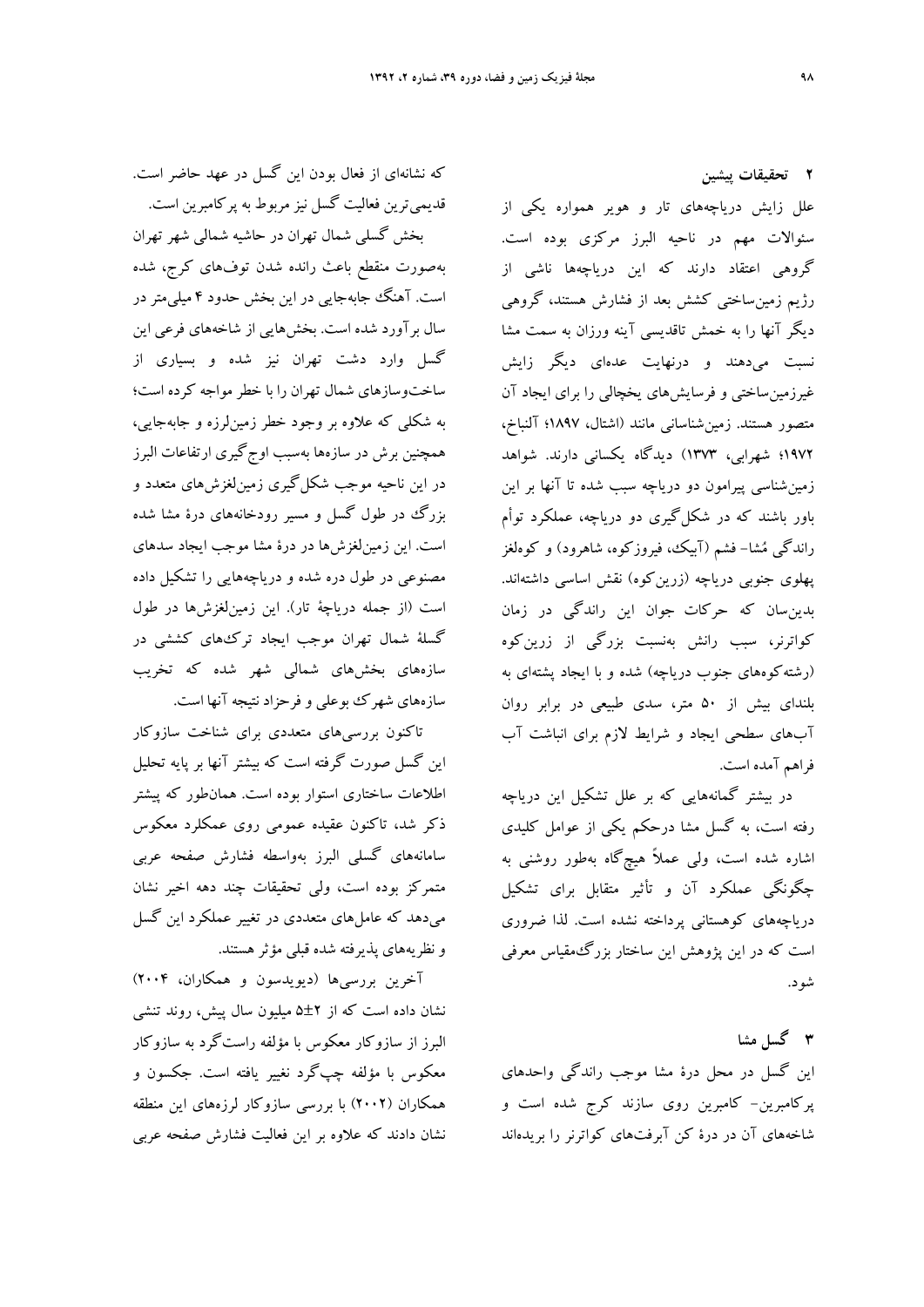به ايران، حركت ديگري كه مولد سازوكار چپگرد بوده است، عامل تغيير شكل بزرگمقياس ساختاري در اين ناحيه شده است كه آن نيز بهسبب شروع چرخش راستگرد حوضه خزر جنوبي نسبت به اوراسيا است. ريتز و همكاران (2006) اعتقاد دارند كه نتيجه فعاليت اين دو سازوكار توأم، حاكم شدن رژيم تنشي ترافشاري است كه با نرخ 5±2 ميليمتر حركت در سال، داراي روند NNE-SSW است.

درحاليكه بررسيهاي چند سال اخير كاملاً بر اين پايه استوار بوده است كه شيب گسلها و تراستهاي البرز مركزي به سمت شمال و داراي سازوكار معكوس است (بربريان و همكاران، 1996؛ باچمانو و همكاران، 2004؛ نقشههاي زمينشناسي منتشر شده از سوي سازمان زمينشناسي و اكتشافات معدني كشور؛ آلن و همكاران، 2003)، ولي يافتههاي اخير ريتز و همكاران (،2003 2006)، حسنزاده و همكاران (2006) و اميديان (1386) گوياي اين نكته است كه در برخي موارد شيب گسل مشا رو به جنوب و در برخي موارد نيز داراي عمكلرد نرمال است.

طبق بررسيهاي اميديان (1386) و حسنزاده و همكاران (2006)، روشن شده است كه فعاليتهاي جديد حاكم بر اين منطقه پيش از اينكه ناشي از غلبه نيروي فشارش باشد، عمكلرد بارز كششي را در يك سامانة تراكششي نشان ميدهد.

**4 بررسي احتمالات تشكيل درياچه هوير -4 1 تأثير متقابل گسل مشا و درياچه**  درياچه تار و هوير تقريباً به موازات يك خط شرقي- غربي در شمال گسل مشا واقع شدهاند. از ديدگاه زمينشناسي، جنوب گسل مشا واحدهاي جوانتر سازند كرج (ائوسن) و در شمال واحدهاي بسيار قديمي (از كامبرين تا پرمين قرار دارند). روند گسل تقريباً -WNW

ESE و مطابق نقشه زمينشناسي داراي شيب رو به شمال و با عمكرد معكوس با مؤلفه امتداد لغز چپگرد است (همانطور كه قبلاً اشاره شد در اين مورد ابهامات فراواني وجود دارد). در طول گسل، اثرات كشش در كليه طبقات مشاهده شده است (شكل ،3 درون كادر زردرنگ) كه مطابق با مدلهاي ساختاري روند كشش NNW تاWNW براي اين ناحيه نسبت به گسل مشا پيشبيني ميشود (اميديان، 1386). مطابق گسل نرمال زير تاقديس سياهچال (شكل 2 بخش E (روند اين گسلش مشخص است. ازسويديگر واريزههاي ناشي از سازند يال جنوبي گسل (ائوسن كرج) حدفاصل رسوبات جوان و قديمي رخنمون دارد. در نزديكي درياچه هوير اين واريزهها به شدت خُرد شده و با گسترش زياد بخش وسيعي از منطقه مورد بررسي را پوشاندهاند. مطابق شكل، ممكن است پيسنگ درياچهها از سنگهاي قديمي و سخت سنگآهكهاي خاكستري تيره (آهك مبارك) و بخش تفكيك نشده سازندهاي جيرود مبارك متشكل از ماسهسنگ خاكستري تيره، شيل و سنگآهك تشكيل شده باشد؛ زيرا ادامه اين واحدها در اطراف وزيردرياچه محو ميشود.

آيا پيسنگ درياچه از واريزههاي سخت نشده بهسبب بالا قرار گرفتن سطح ايستابي ايجاد شده است و يا اينكه توسعه آن روى بستري مقاوم و ستبر متصور است؟ درصورتيكه وجود واحدهاي مقاوم در زير درياچه نشان داده شود، ميبايستي بررسي عوامل غيرزمينساختي را در زايش اينگونه درياچههاي كوهستاني جستوجو كرد.

**-4 2 يخچالهاي كواترنري** 

يخچالها تودههاي يخي هستند كه در اثر تبلور مجدد برف تشكيل ميشوند. يخچالها تحتتأثير نيروي جاذبه حركت ميكنند. از نظر پيدايش، از آغاز كواترنري موقعيت جغرافيايي قارهها و در نتيجه موقعيت ايران در جنوب غرب آسيا تقريباً ثابت بوده و تغييري نكرده است.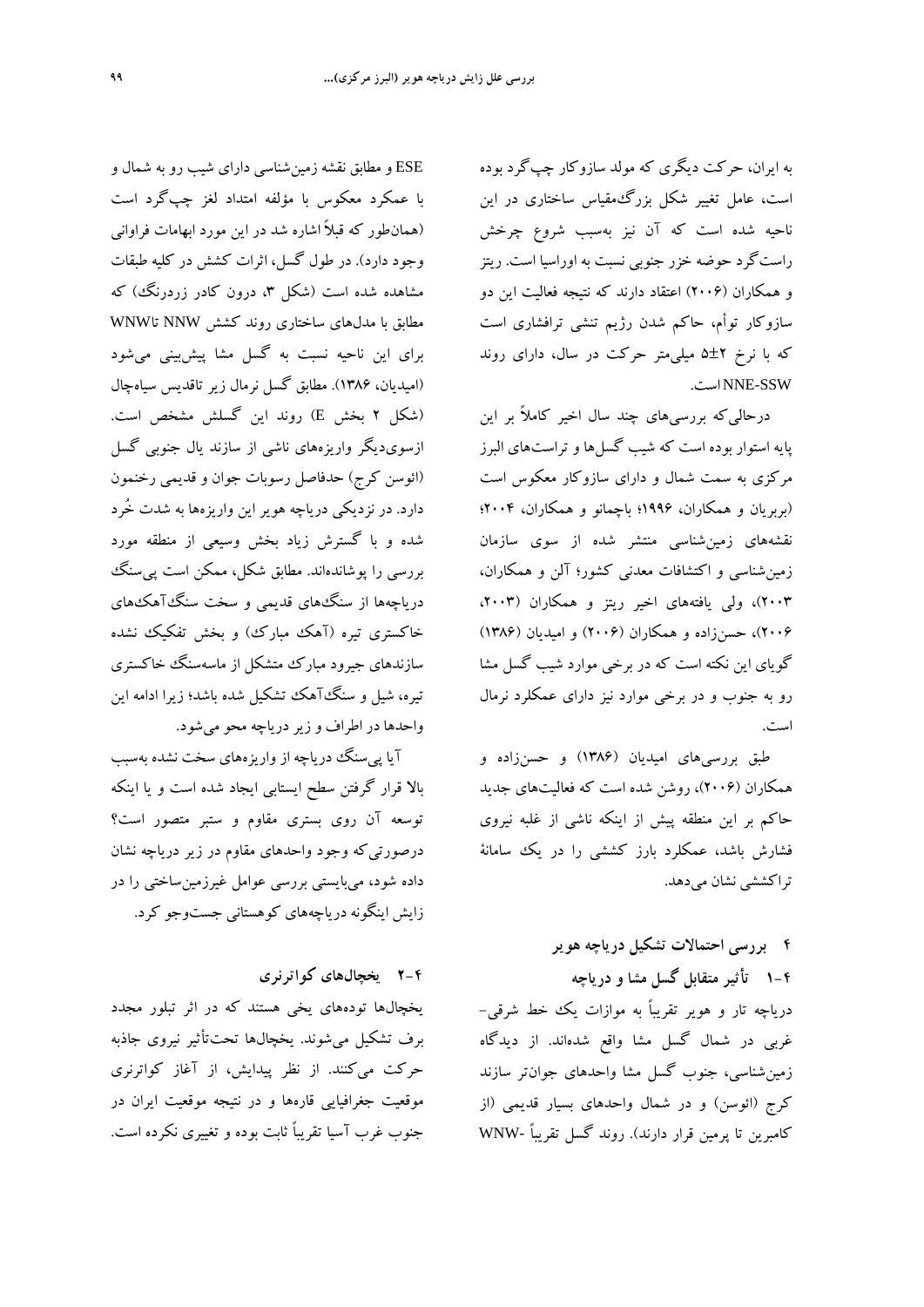چندين دوره يخچالي بهطور متناوب ظاهر شد كه تعداد آنها در مناطق گوناگون، متفاوت است. اما بهطوركلي تعداد دورههاي مهم يخچالي به 4 و يا حتي 5 دوره تقسيم ميشود كه در فاصله هر دو عصر يخچالي، يك عصر بينيخچالي نيز قائل شدهاند. مجموعه دورههاي يخچالي و بينيخچالي كواترنر را «اشكوب پلئيستوسن» و زمان بعد از آن يعني آخرين دوره بعد از يخبندانهاي وورم را مرحله «بعديخچالي» يا «دوره جديد» معاصر ميگويند. آثار به جامانده از يخچالهاي قديمي بهخصوص توسعه و گسترش نسبي يخچالهاي كوهستاني در كردستان، آذربايجان، طالش و البرز اين موضوع را تاييد كرده است و بر تسلط كامل جبهه قطبي را بر نواحي شمالي ايران گواهي ميدهد (زمرديان، 1381).

اين نشان ميدهد كه سرزمين ايران از ابتداي اين دوره در برابر چرخش جو و جريانهاي دائمي هوا به شكل امروزي قرار داشته است. بهعبارتديگر در بيشتر مواقع و اغلب در حال فرونشيني و بدون بارندگي بوده وفقط در فصلهاي سرد تحتتأثير بادهاي بارانزاي به اصطلاح غربي واقع ميشده است. باوجوداين بايد گفت كه «نوسانهاي شديد و متناوب اقليمي» در كواترنر مشهود است. شدت نوسانها اقليمي اين دوران به حدي است كه از آن با عنوان «تغييرات اقليمي» ياد ميكنند، زيرا تحولات آبوهوايي پيشگفته منجر به پيدايش دورههاي يخچالي و بينيخچالي شده است. از نظر زمينشناسي پيدايش نخستين دوره يخچالي به آغاز كواترنر نسبت داده ميشود كه تاريخ آن قبلاً حدود يك ميليون سال برآورد شده بود و اخيراً 2/5 ميليون سال و بيشتر عنوان ميشود. از آن پس



**شكل .2** نقشه زمينشناسي منطقه مورد بررسي. موقعيت گسل مشا، درياچههاي تار و هوير، رشتهكوههاي قرهداغ، كوه سياهچال و زرينكوه بهترتيب به حروف A تا F نمايش داده شده است. محل عمكلرد گسلهاي كششي در درون كادر با خط منقطع نمايان است.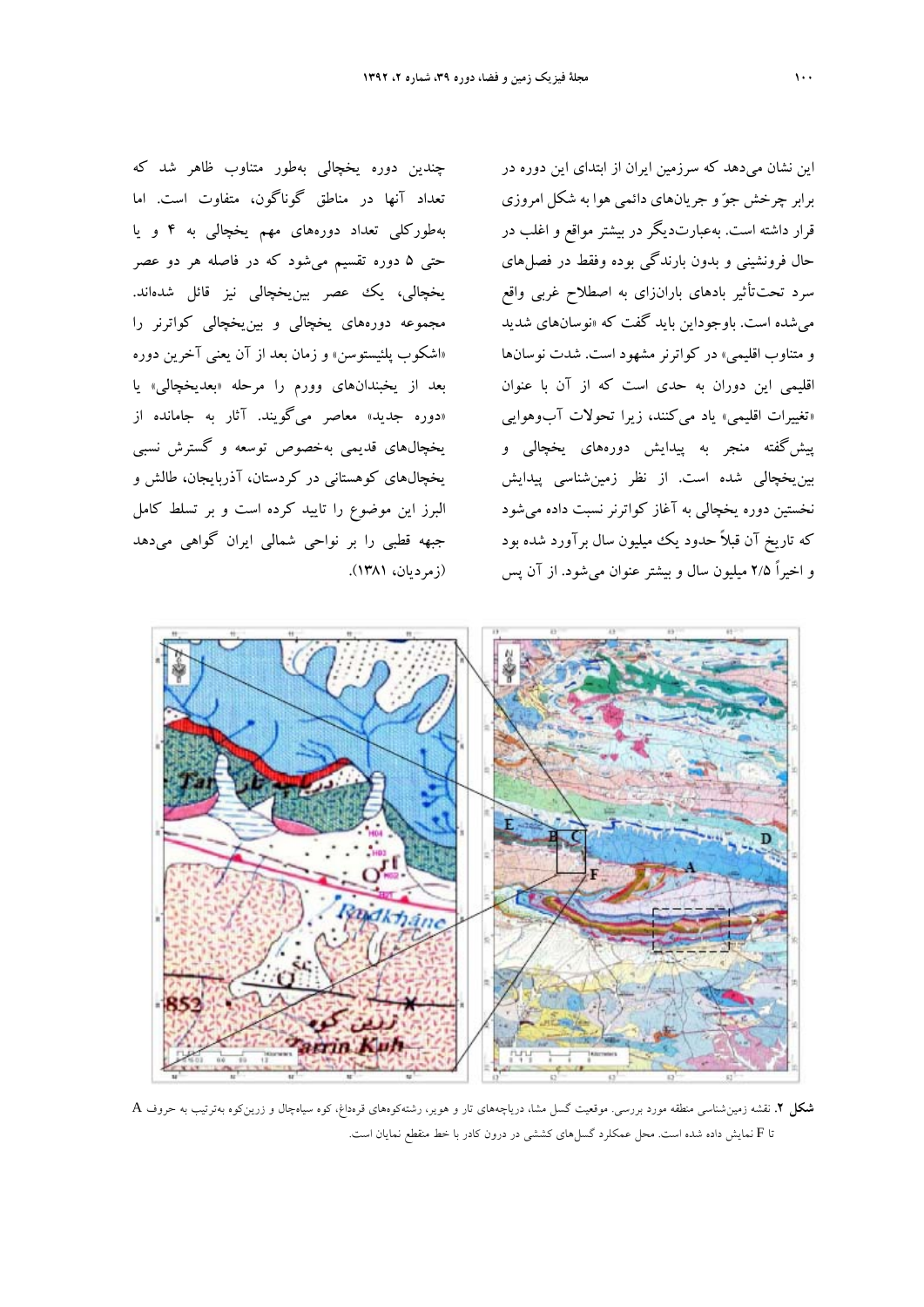

**شكل .3** نمايي از دره U شكل كه در ارتفاعات جنوبي درياچه هوير ايجاد شده است (بخش A(. اين دره بهعلت حركت يخچال به سمت شمال ايجاد شده است كه در ضلع شمالي آن درياچه هوير قرار دارد. آثار يخچالهاي باقيمانده در بخش B بهوضوح نمايان است. در بخش C نيز نشانههاي خُردشدگي ناشي از ذوب و حركت يخچال در واحدهاي توف سبز كرج باقيمانده است.

با اين توضيحات به بررسي منطقه مورد تحقيق از منظر زمينريختشناسي ميپردازيم. همانطور كه از بررسي زمينشناسي اين ناحيه مشخص شد، حد شمالي درياچه هوير به سهتيغ مرتفعي از سازند برفگير لار ميرسد كه به كوههاي قرهداغ شهرت دارند. يخچالهاي دائمي البرز مركزي در منطقه مشا در اين نقطه برونزد دارند و بيشترين سرمايي كه در بيشتر فصلهاي سال اين منطقه را متأثر مي كند از جانب اين يخچالها است. البته بررسي هاي صحرايي نشان داد كه حتي در بخش شرقي درياچه تار و گذر از واحدهاي سازند كرج به سمت واحدهاي ژوراسيك شمشك در رشتهكوههاى زرينكوه و سياهچال، آثاري از يخچالهاي پنهان كه به مرور زمان در زير حجم عظيمي از خاك و گل مدفون شدهاند، ديده

اثر تخريبكننده ناشي از وجود يخچال در مناطق گوناگون جهان، سالها است كه مورد تحقيق قرار گرفته است، اما بديهيترين اثرات ناشي از وجود يخچالها شكلهاي ريختشناختي (ريختشناختي) خاصي است كه در نتيجه حركت تودههاي يخي و يا ذوب يخچالها ايجاد ميشود. بهعلت حركت يخچالها از نواحي مرتفع به نواحي پست، همواره سطح برخورد بخش انتهايي آن با محيط درگير داراي سنگها و قطعات بسيار مخطط و خُردشدهاي است كه درحكم شاخص وجود يخچال در دورانهاي گذشته از آن ياد ميشود. ازسويديگر وجود درههايي كه با شيب تند شروع ميشوند ودرنهايت به يك ناحيه باز شده و وسيع ميرسند (برخي از درههاي U شكل) از ديگر نشانههاي وجود يخچال است.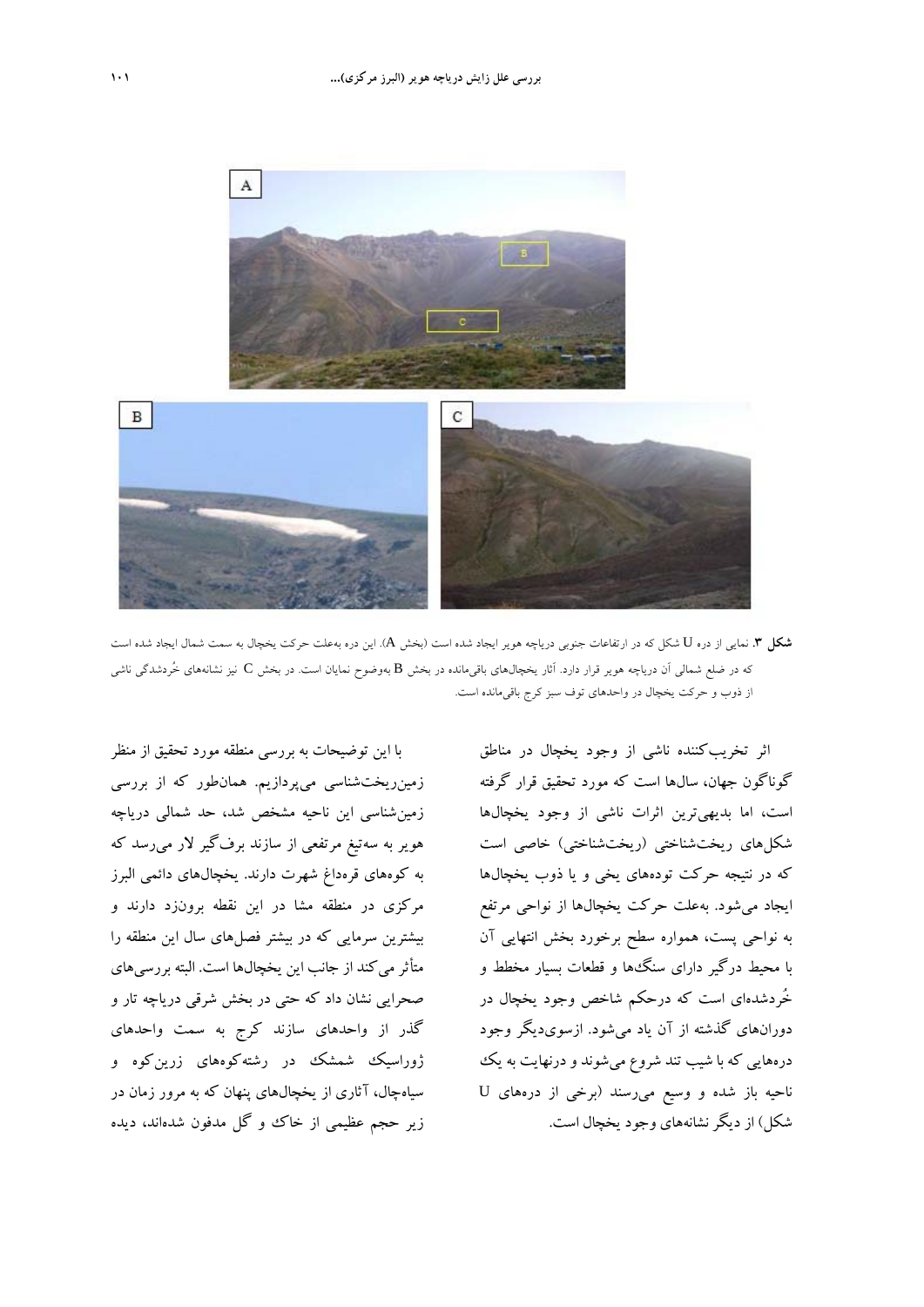ميشود (شكل 3 بخش A و B(. همانطور كه قبلاً نيز عنوان شد، خُردشدگي و ايجاد قطعات زاويهدار با ابعاد متفاوت كه سطح آنها بهواسطه حركات خراشي، مخطط شده است، از آثار عمومي وجود و حركت يخچالها است كه نمونة آن در حد زيرين دره U شكل در شكل 3 بخش A، بهوجود آمده است. در بخش C شكل 3 اين نشانهها بهوضوح ديده ميشود.

خُردشدگي واريزههاي اين منطقه به لغزش پهلوي جنوبي گسل از سمت زرينكوه و ريزش واحدهاي ائوسن سازند كرج مربوط است. اين پديده قطعاً به آب شدن يخچالهاي دائمي اين منطقه در آخرين دوره گرم شدن در كواترنري مربوط است. در بررسيهاي صحرايي كه از سوي گروه زمينشناسي اين طرح در اين منطقه به عمل آمد، آثار عملكرد حركات يخچالها در اين ناحيه ديده شد.

در موارد نادري اختلاط لايهها و آثار خطي بسيار عظيم بر بدنه واحدهاي سنگي در ارتفاعات برجاي ميماند، كه در بخش جنوبي درياچه هوير اين نشانهها به روشني بر جاي مانده است (شكل 4).

حال اين سؤال مطرح ميشود كه آيا حركات يخچالي عظـيم و ذوب شـدن ناشـي از آن در ايجـاد درياچـههـاي كوهستاني تار و هوير مؤثر بودهاند. در اين صـورت انتظـار نمايش داده شده است.

داريم كه در بيشتر نواحي كه بهنحـوي اثـرات يخچـالي را در خود ثبت كـردهانـد، پديـدههـاي مشـابهي ايجـاد شـده باشــد؛ درحــاليكــه ايــن مــورد دور از انتظــار اســت. ازسويديگر، آيا فقـط بـراي حفـظ آب در همـة فصـل هـا فقط يك بستر خُرد شده ناهمگن و جورنشده يخچـالي (از نظررسوبشناسي) كافي است؟

تحقيق كنـوني بـهمنظـور يـافتن پاسـخي منطقـي بـراي چگونگي ايجـاد درياچـه كوهسـتاني هـوير طراحـي شـده است و دو احتمال تـأثير حركـت چـپگـرد گسـل مشـا و حركـت يخچـالهـا بـه روش مگنتوتلوريـك و بـا بررسـي پيسنگ بررسي خواهد شد.

**5 برداشت دادههاي مگنتوتلوريك**  برداشت دادههاي مگنتوتلوريك در 4 ايستگاه نزديك درياچه هوير (ضلع جنوبي درياچه) با دستگاه مگنتوتلوريك 2000MTU متعلق به دانشگاه اُپسالاي سوئد برداشت شد. اين دستگاه سيگنالهاي الكترومغناطيس را در گستره بسامدي وسيعي و باكنترل خوب بر دادهها در كارهاي صحرايي برداشت كرد. موقعيت ايستگاههاي برداشت داده در شكل 5 و جدول 1



شكل .4 نمايي از ضلع جنوبي درياچه هوير و آثار به جاي مانده از حركات يخچالي به سمت شمال.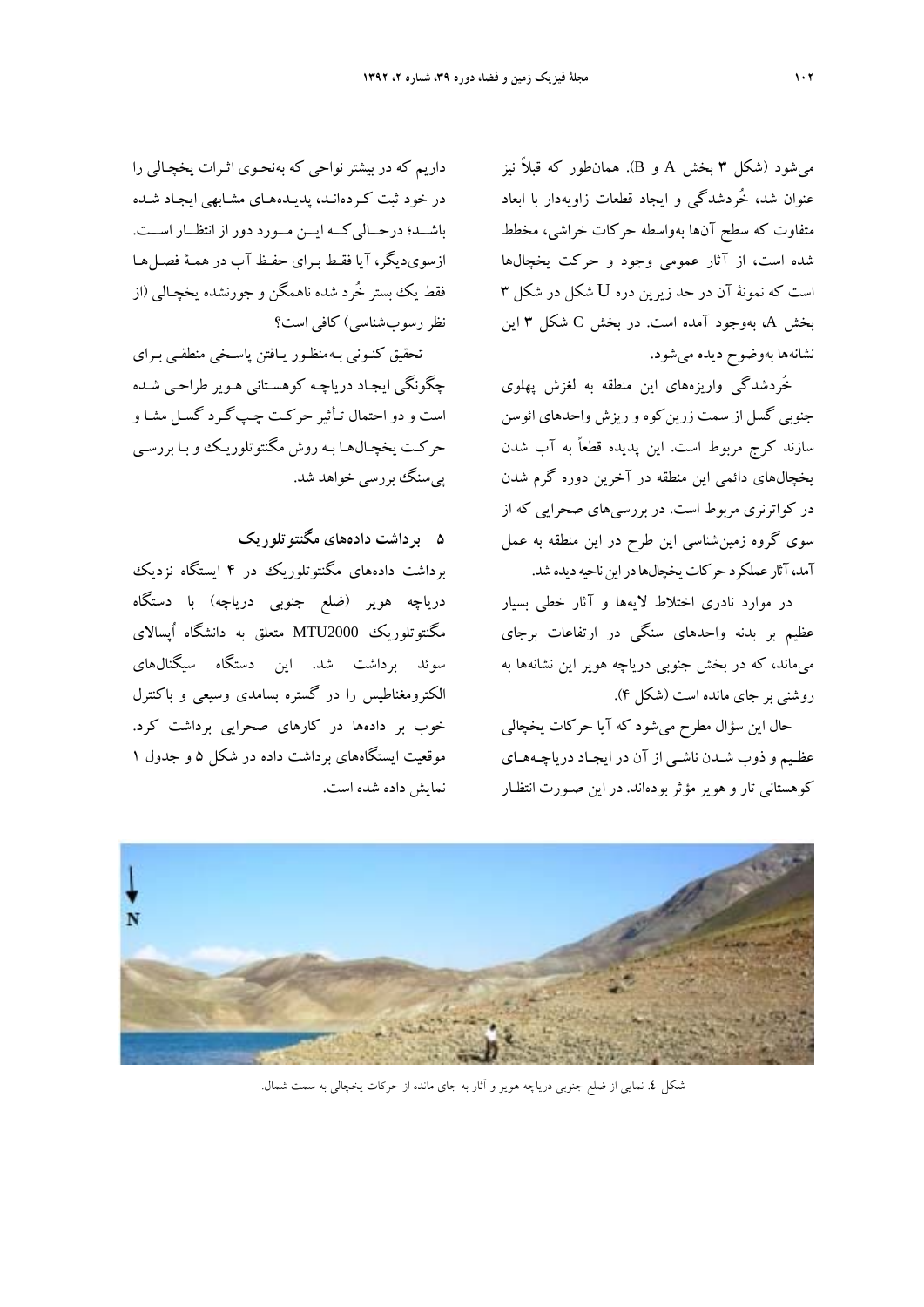

**شكل** .**5** موقعيت ايستگاههاي برداشت دادههاي مگنتوتلوريك روى تصوير ماهوارهاي گوگل ارت.

**6 پردازش دادههاي مگنتوتلوريك**  در روش مگنتوتلوريك پردازش مشاهدات صحرايي بهمنظور بهدست آوردن مقادير مقاومت ويژه ظاهري و فاز، نيازمند تحليل دقيق است. مسئله اساسي در پردازش دادهها اين است كه مشاهدات صحرايي، درحكم تابعي از زمان (سريهاي زماني) (Series Time (بهدست ميآيد، ولي از طرف ديگر پايههاي نظري كه براي اين روش بسط داده شدهاند همگي در حيطه بسامد بهدست آمدهاند. بدينترتيب لازم است دادههاي صحرايي را از حوزه زمان به حوزه بسامد تبديل كرد.

معادلاتي كه در روش مگنتوتلوريك مورد استفاده قرار ميگيرند و همچنين روشهاي پردازش و تحليل بعد دادهها در منابع و مقالات متعددي منتشر شده است.

# **7 وارونسازي يكبعدي**

اگر نماد *m* براي نمايش مدل استفاده شود، همچنين اگر *F* مشخصكننده تابع كرنل (يك توصيف رياضي از فرايند فيزيكي تحت بررسي) و *'d* نشاندهنده دادههاي پيشبيني شده (پاسخ ايجاد شده بهوسيله مدل) باشد، مدلسازي پيشرو بهصورت *Fm'=d* فرمولبندي ميشود. اگر

دادههاي اندازهگيري شده *d* باشد، تطبيق كردن مدل با دادهها را ميتوان با مقايسه *d* و *'d* قضاوت كرد. در تحقيقات صحرايي معمولاً با هدف يافتن روشي براي رسيدن از دادههاي مشاهده شده (*d* (به مدل (*m* (صورت ميپذيرد كه اين فرايند وارونسازي نام دارد و بهصورت تعريف مي $d$ موي با بياني سادهتر مي $\bar{u}$ وان گفت  $m$ كه براي تعيين ساختارهاي زمينشناسي سعي ميشود كه ساختارهاي زمينشناسي واقعي را با مدلهايي ساده تقريب بزنيم و درنهايت پارامترهاي مدل زمينشناسي را از روي دادههاي مشاهدهاي بهدست آوريم و به اين كار وارونسازي ميگويند.

پارامترهاي محاسبه شده در وارونسازي يكبعدي دادههاي مگنتوتلوريك عبارتاند از: مقاومت ويژه، فاز امپدانس، پارامتر بعد (اسكيو) و مدل يكبعدي مقاومت ويژه برحسب عمق براي هر ايستگاه. وارونسازي يكبعدي دادههاي دترمينان با استفاده از رهيافت عرضه شده پدرسون (2004) صورت گرفته است. در اين برنامه از خطاي ميانگين مربعي كل مدل برآورد شده در تعريف سطح برش استفاده ميشود تا تعادل معقولي بين قدرت تفكيك و واريانس مدل بهدست آيد. اين تعادل عمدتاً با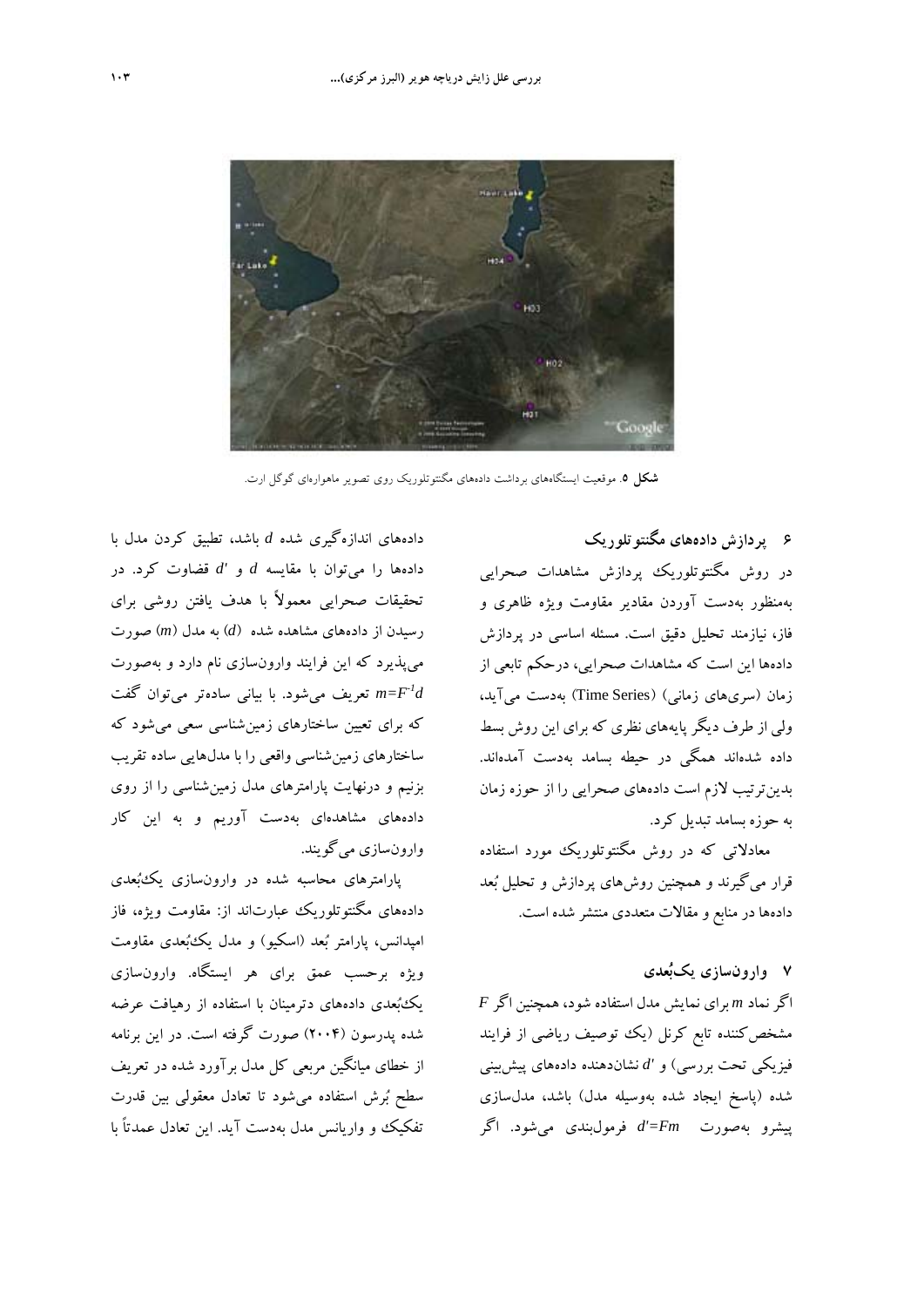دادهها تعيين ميشود و فرضيات بيشتري بجز اينكه جملات گرايست (Bias Terms) بايد بهخوبي برآورد شوند، لازم نيست.

**1-7 نمايش دادههاي صحرايي و مدلهاي يكبعدي**  دادههاي MT بهصورت مقاومت ويژه ظاهري و فاز امپدانس (برحسب بسامد يا دوره تناوب) درحكم ورودي به برنامه وارونسازي پدرسون (2004) داده شده كه بهترتيب در قسمتهاي (الف) و (ب) شكل 6 با رنگ آبي نشان داده شدهاند. منحنيهاي سرخرنگ پاسخ مدل يكبعدي بهدست آمده از مرحله نهايي وارونسازي

دادهها هستند. نمايش اين دادهها و پاسخ مدل هر دو در يك نمودار منفرد (برازش دادهها) (Fit data (نشاندهنده چگونگي تطبيق مدل بهدست آمده با مدل واقعي زمين است. در قسمت (ج) مقدار پارامتر اسكيو برحسب بسامد براي هر سايت آمده است و مدل يكبعدي حاصل از وارونسازي دادههاي MT در هر سايت در قسمت (د) آورده شده است. مدل يكبعدي حاصل از وارونسازي دادههاي هر سايت نشاندهنده چگونگي تغييرات در رسانايي لايههاي زمين در محل سايت است. لايههاي رساناتر ممكن است حاوي آب با درجه شوري زياد و احتمالاً يددار باشند.



**شكل .6** منحني دادهها براي ايستگاه 01H:) الف) مقاومت ويژه، (ب)فاز، (ج) Skew و (د) مدل يكبعدي.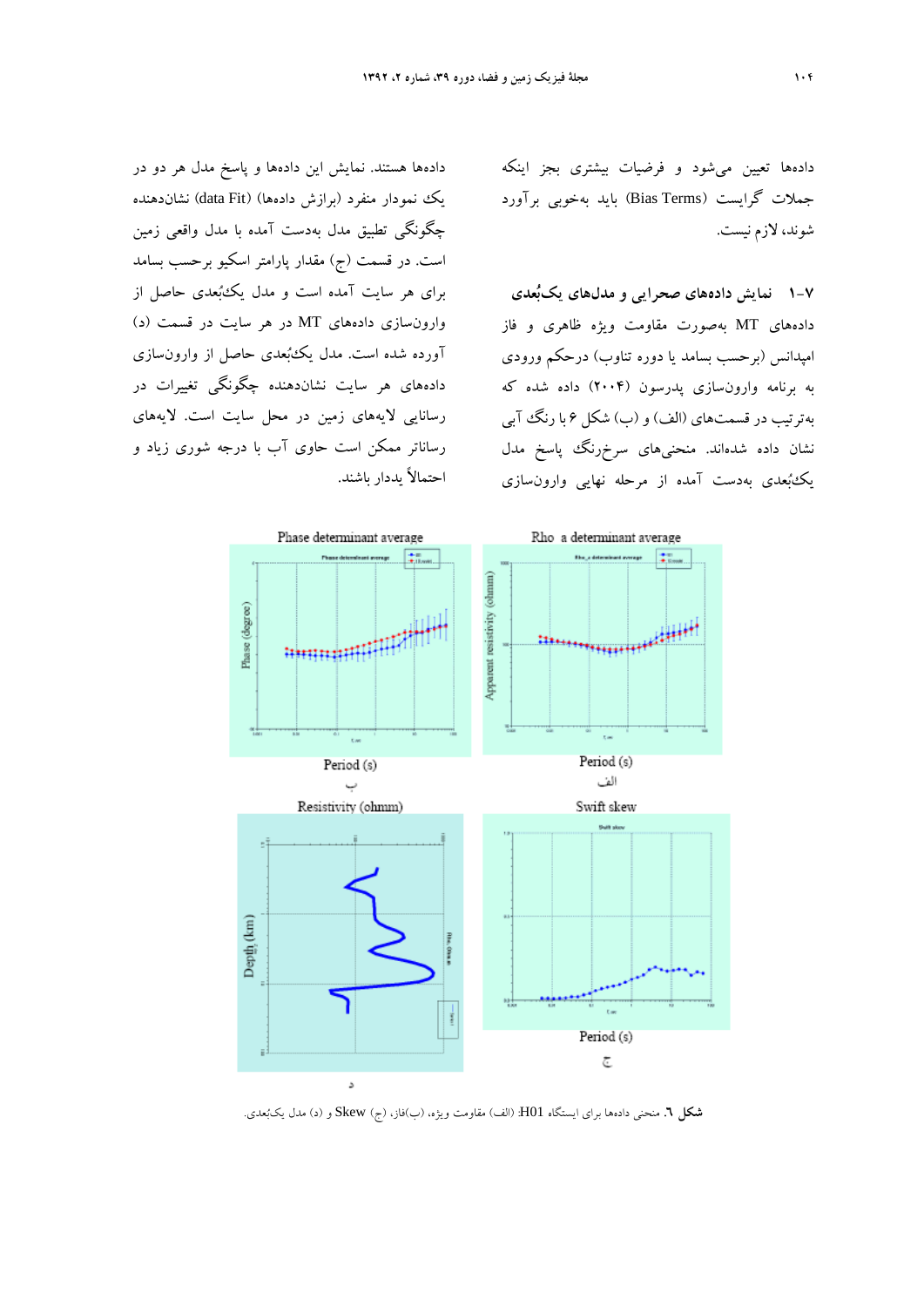پارامترهاي مگنتوتلوريك محاسبه شده براي همه سايتها آماده شد و در اين مقاله فقط دادههاي طرحوار سايت 1 در شكل 6 نشان داده شده است. براي قسمتهاي (الف) تا (ج) محور افقي نشاندهنده دوره تناوب برحسب ثانيه و در مقياس لگاريتمي است. محور قائم در شكل (الف) مقاومت ويژه ظاهري برحسب اهممتر، در شكل (ب) فاز امپدانس برحسب درجه و در شكل (ج) بدون بعد است. در قسمت (د) محور قائم عمق را برحسب كيلومتر و محور افقي مقاومت ويژه را برحسب اهممتر نشان مي دهد.

با توجه نتايج يكبعدي دادههاي MT درياچه هوير تعداد سه لايه رسانا قابل مشاهده است. لايه رساناي اول با مقاومت ويژه 100 اهممتر در عمق 300 تا 500 متر و با 200متر ضخامت واقع شده است. لايه رساناي دوم با رسانايي حدود 150 اهممتر در عمق حدود 3000 مترو با ضخامت 1000 متر واقع شده است. لايه سوم با رسانايي حدود 50 اهممتردر عمق 13 كيلومتري قابل مشاهده است كه اين لايه در ايستگاه شماره 1 ديده نميشود. بهطوركلي مقاومت لايههاي رسانا بين 50 تا 700 اهممتر متغيير است و عمق اين لايهها نيز در سايتهاي متفاوت، تغيير كرده است.

## **8 وارونسازي دوبعدي**

در دو دهه اخير، وارونسازي دوبعدي دادههاي MT پيشرفت زيادي كرده است و محققان در اين سالها توانستهاند رهيافتهاي مناسبي براي مدلهاي دوبعدي بهدست دهندكه از جمله ميتوان به الگوريتم مگنتوتلوريك دوبعدي اكام OCCAM) كانستبل و همكاران، 1987؛ ديگروت- هدلين و كانستبل، 1990)، الگوريتم NLCG متعلق به رودي و مكي (2001) و الگوريتم دوبعدي REBOCC) سيريپونواراپورن و

اگبرت، 2000). اشاره كرد. در اين تحقيق از الگوريتم وارونسازي دوبعدي REBOCC استفاده شده است.

براساس چگونگي بعد ساختارهاي موجود در منطقه عملياتي كه با استفاده از زمينشناسي، زمينساخت و دادههاي MT بهدست ميآيد. برگردان دادههاي MT مدنظر قرار گرفت. در اين ارتباط با توجه به اينكه ساختارهاي منطقه عمدتاً D1 و D2 تشخيص داده ميشود برگردان دادهها ابتدا بهصورت يكبعدي صورت گرفت. براساس نتايج برگردان دادههاي يكبعدي مدلهاي اوليه براي برگردان دوبعدي دادهها نيز انجام پذيرفت.

دادههاي MT در امتداد يك نيم رخ بهصورت دوبعدي برگردان شدند. مقاومت ويژه ظاهري و فاز امپدانس مقاطع حقيقي مقاومت ويژه در طول نيمرخهاي موردنظر بهدست آمد كه به همراه دادههاي مربوط و پاسخ مدلها و همچنين مقادير باقيمانده (تفاوت داده و پاسخ مدل) در امتداد نيمرخ در شكلهاي 7 و 8 نشان داده شده است. نتايج تحليل دادهها نشان ميدهد كه يك تفسير دوبعدي ميتواند در منطقه مورد بررسي، خصوصيات منطقه را از سطح تا عمق مورد تحقيق بيشتر قرار دهد و در جهت تكميل بررسيهاي يكبعدي ايفاي نقش كند. دادههاي صحرايي بايستي درجه قابلقبولي از خطاي جذر ميانگين مربع (RMS (كه با خطاي دادهها نرمال شده است داشته باشند.

شكل 8 نتايج حاصـل از برگـردان دوبعـدي دادههـاي MT در امتداد نيمرخ را نشان مـيدهـد. ايـن شـكل وجـود يك توده كمتر مقاوم را در قسـمت جنـوب درياچـه (زيـر ايستگاههاي 1 و 2) نمـودار مـيسـازد. ايـن تـوده تقريبـاً از عمق 500 متر شروع ميشود و تا عمق حدود4500 متـر بـا مقاومت ويژه تقريباً 60 اهممتر ادامـه مـييابـد. در قسـمت شمال نـيمرخ (ايسـتگاه شـماره 4) تـوده مقـاومي مشـاهده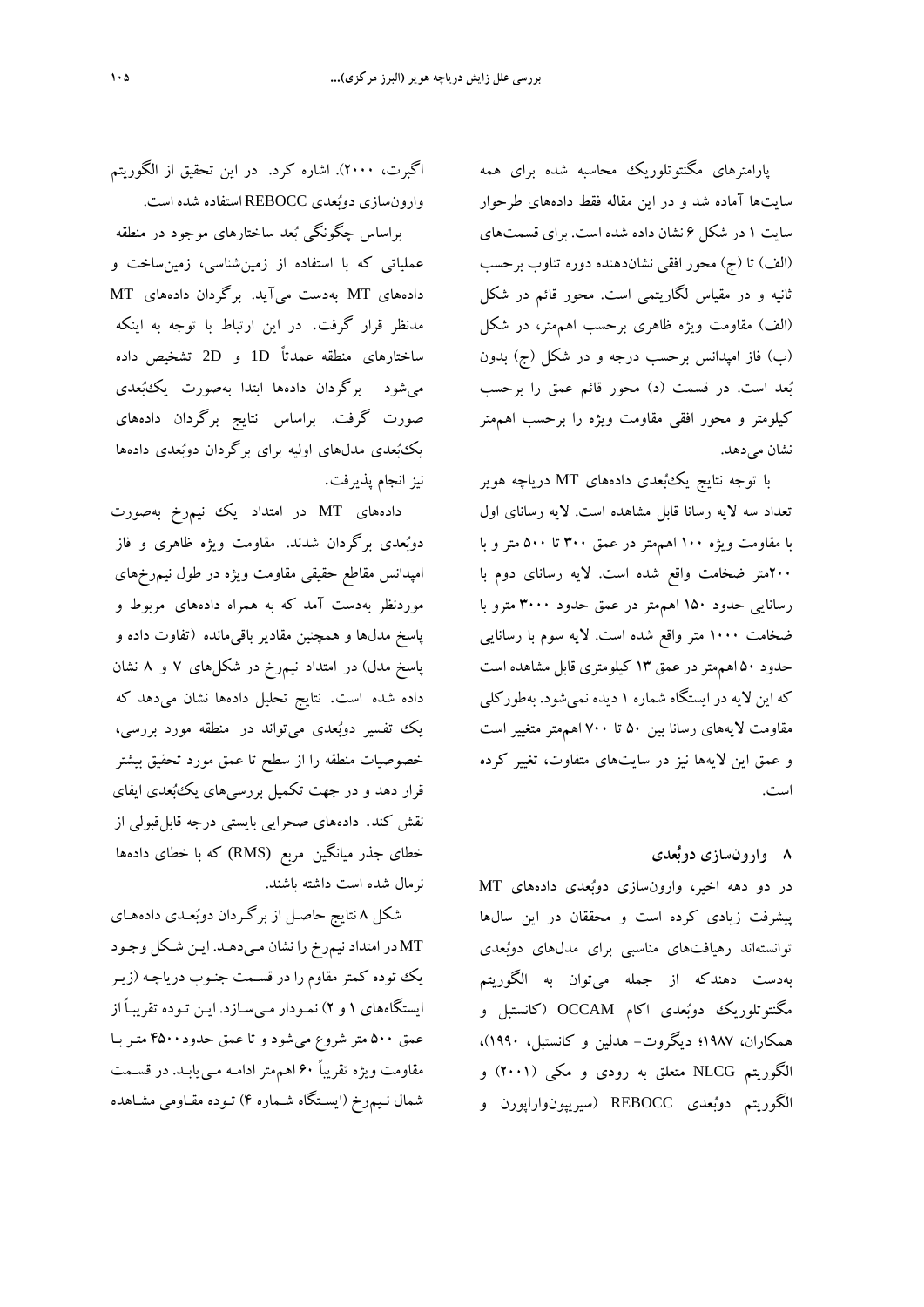



**شكل .7** نتايج حاصل از برگردان دوبعدي دادههاي MT در امتداد نيمرخ تا عمق 3000 متر؛ (الف) دادههاي صحرايي (سمت چپ مقاومت ويژه ظاهري و سمت راست فاز امپدانس)، (ب) پاسخ مدل، (ج) باقيمانده (Residual (و (د) مقطع مقاومت ويژه در امتداد نيمرخ.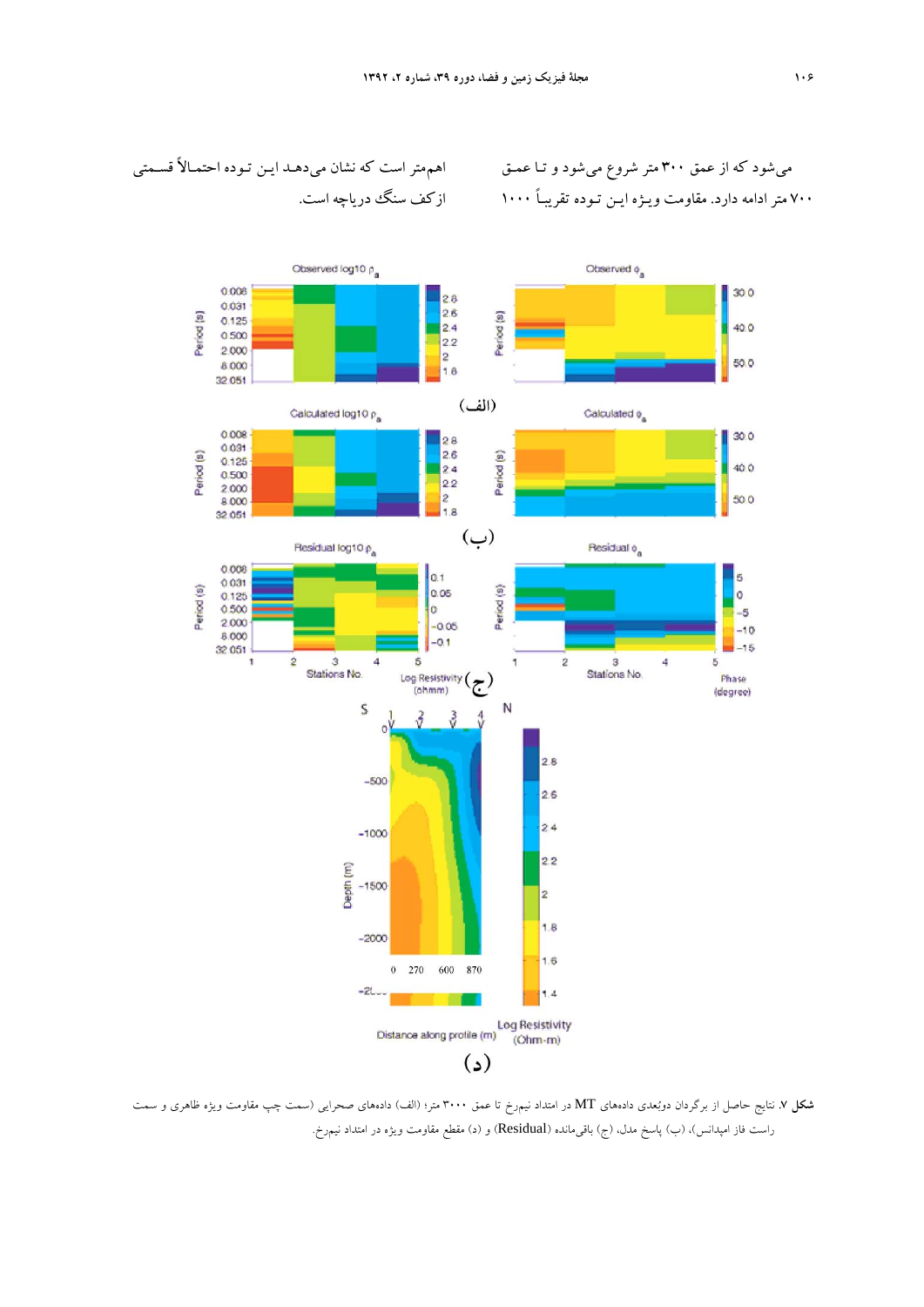

**شكل .8** نتايج حاصل از برگردان دوبعدي دادههاي MT در امتداد نيمرخ تا عمق 15 كيلومتر؛ (الف) دادههاي صحرايي (سمت چپ مقاومت ويژه ظاهري و سمت راست فاز امپدانس)، (ب) پاسخ مدل، (ج) باقيمانده (Residual (و (د) مقطع مقاومت ويژه در امتداد نيمرخ.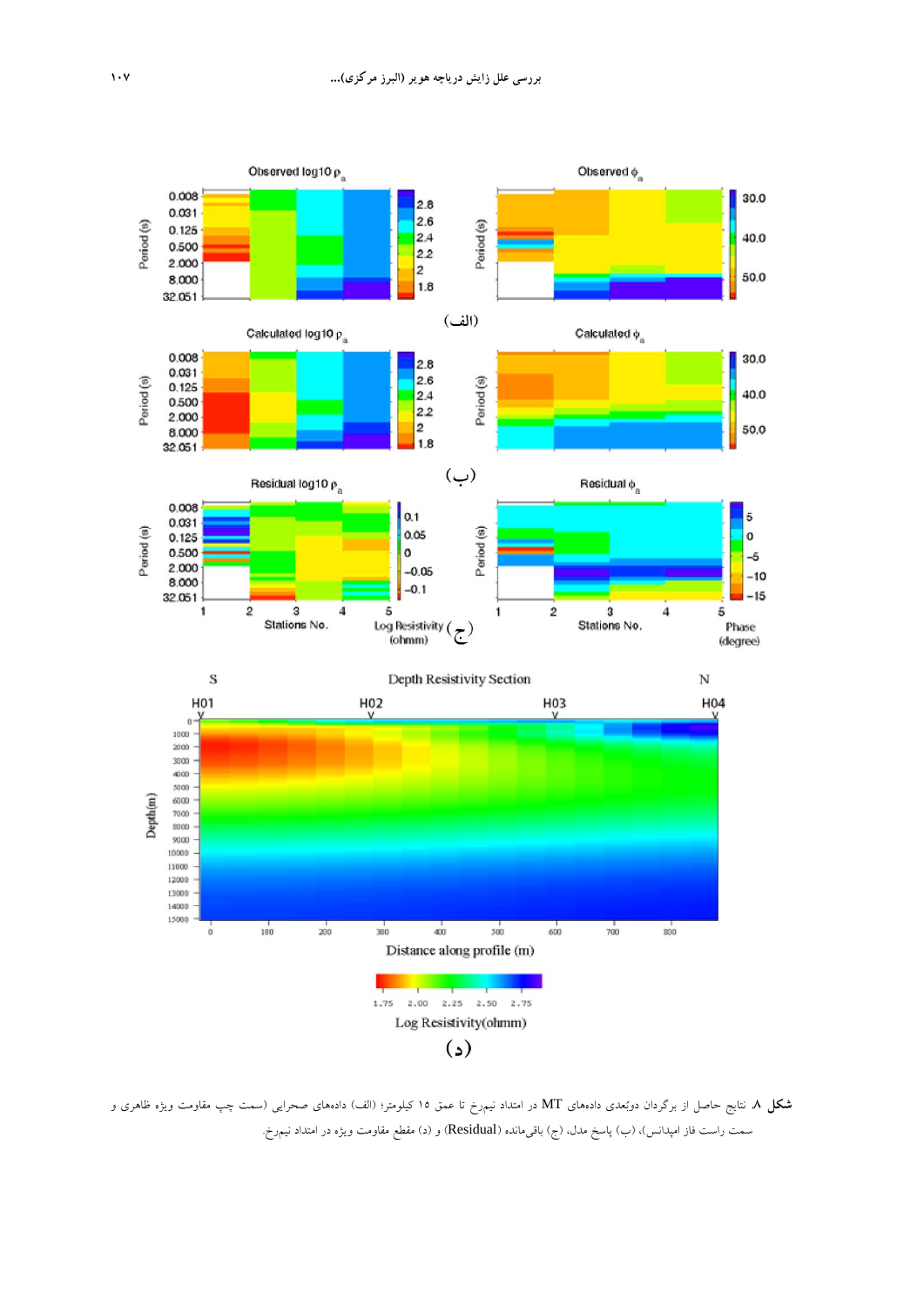| <b>Site ID</b>    | Long (deg) | Lat $(\text{deg})$ | $\mathbf X$ | Y       |
|-------------------|------------|--------------------|-------------|---------|
| <b>H01</b>        | 52.24504   | 35.72149           | 612609      | 3953773 |
| H <sub>02</sub>   | 52.24561   | 35.72384           | 612657      | 3954034 |
| H <sub>03</sub>   | 52.24422   | 35.72663           | 612527      | 3954342 |
| H <sub>04</sub>   | 52.24376   | 35.72906           | 612482      | 3954612 |
| <b>Havir lake</b> | 52.31926   | 35.71462           | 619332      | 3953098 |

**جدول .1** مختصات جغرافيايي و UTM ايستگاههاي برداشت دادههاي مگنتوتلوريك درياچه هوير.

شده باشد. زيرا فشردهترين بخشهاي غيرقابل نفوذ قديمي در اين واحدها ظهور مييابند كه با بازتابهاي مقاومت ويژه دريافت شده از روش مگنتوتلوريك مطابقت دارد.

با بررسي واحدهاي خُرد شده اطراف درياچه مبرهن است كه بخش با مقاومت ويژه كمتر كه تا عمق 4500 متري ميرسد از رسوبات و واحدهاي سست تشكيل شده است. شواهد زمينشناسي نشان ميدهد كه اولاً در اين بخش هيچ سازندي وجود ندارد كه بهطور يكپارچه با چنين ضخامتي تشكيل شده باشد و ديگر اينكه مقاومت واحدهاي سنگي دوران پالئوزوئيك، مزوزوئيك و سنوزوئيك اين ناحيه بهسبب مقاومت ويژه زياد و فشردگي ناشي از زمينساخت پوياي منطقه، از حد انتظار بيشتر است. پس بايد پرسيد كه ماهيت اين بخش كمتر مقاوم و سست و ضخيم چيست؟

همانطور كه پيشينه زمينشناسي ناحيه مورد بررسي نشان ميدهد، اين بخش سست و ضخيم ممكن است ناشي از وجود واريزههاي پراكنده و سست بهسبب حركت و ذوب يخچال و همچنين خُردايشهاي ناشي از فعاليت گسل باشند كه تفكيك آنها و برآورد ميزان نقش آنها در توسعه واحدهاي سست منطقه از نظر عمق نفوذ و از راه **9 نتيجهگيري** 

بررسيها و تحقيقات مگنتوتلوريك نشان ميدهد كه دقيقاً در زير درياچه و حد پيسنگي آن، يك ساختار و يا واحد زمينشناسي با مقاومت ويژه زياد قرار دارد كه با ضخامت 400 متر از حدوداً عمق 300 متري بروز ميكند. هرچند از سطح تا 300 متري نيز لايهاي با مقاومت ويژه بهنسبت كمتر ولي قابلتوجه، بستر درياچه را ميسازد. ازسوي ديگر در زير ايستگاههاي ۱ تا ۳ كه در زير درياچه و به سمت جنوب توسعه دارند، مقاومت به ميزان قابلتوجهي كاهش مييابد. از نظر شواهد تفسيري، حد بين زونهاي با مقاومت زياد و كم شاخص وجود ساختارهايي است كه بهصورت خطي در اينجا عمل كردهاند. بهطوركلي، با توجه به شرايط زمينشناسي و ابهامات موجود و نتايج حاصل از تفسير پردازش دادههاي مگنتوتلوريك، موارد متعددي بهشرح زير دريافت ميشود.

با توجه به شواهد زمينشناسي انتظار داريم كف سنگ درياچه با توجه به مقاومت و ميزان رسانايي آن در مقايسه با واحدهاي سنگي سازنده اين منطقه، از بخش مفقود شده واحدهاي ستبر مبارك و جيرود تفكيك نشده تشكيل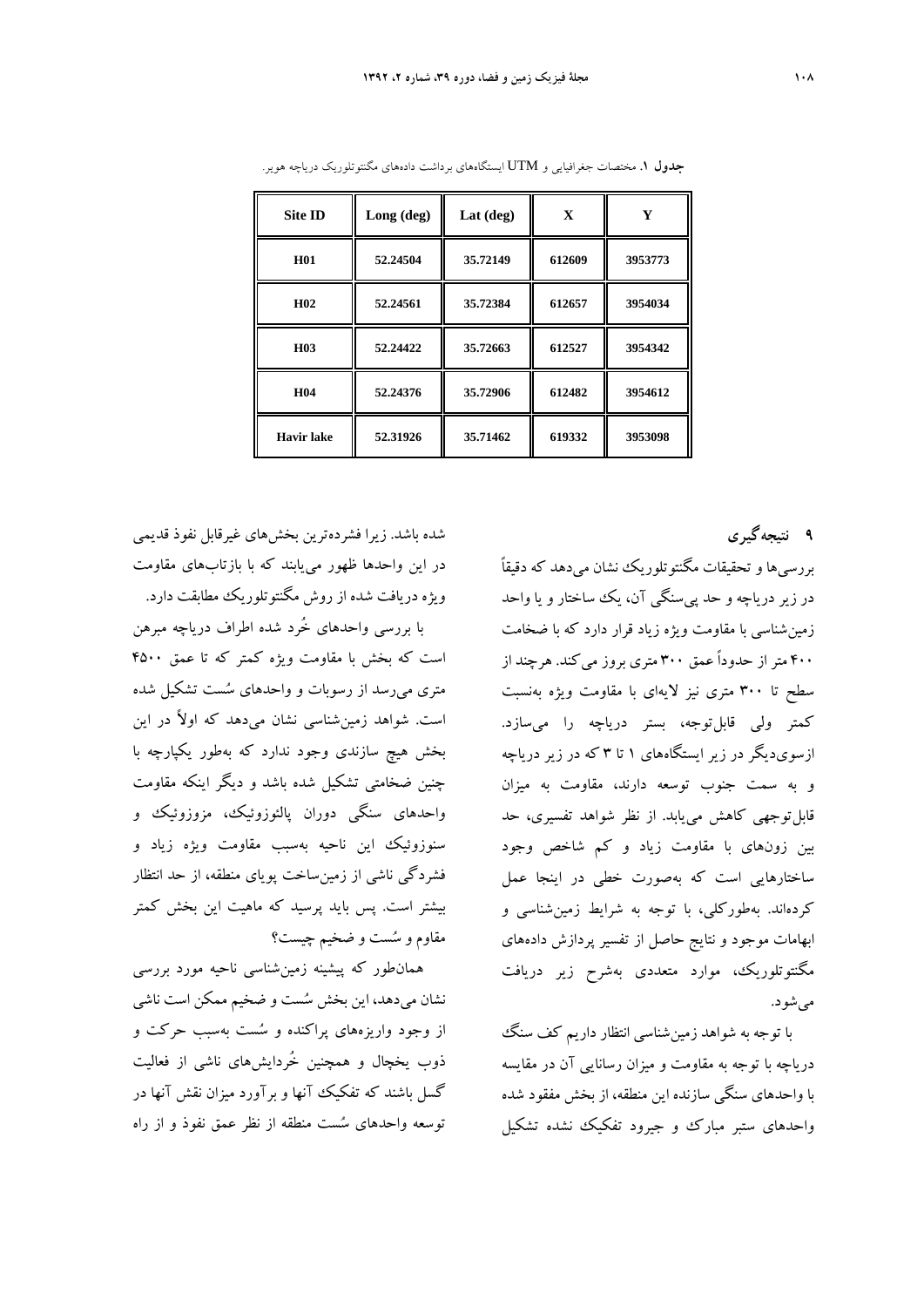بهصورت عمودي گسترش پيدا كرده و حد بين دو بخش با مقاومت متفاوت نمايانگر يك ساختار عميق زيرسطحي است كه بهسبب وجود گسل مشا در اين ناحيه به احتمال زياد نماد بارزي از موقعيت زيرسطحي گسل مشا است. در شكل دوبعدي حاصل از تفسير دادهها بهوضوح ديده ميشود كه روند به احتمال زياد صفحه گسل داراي شيب بسيار زياد نزديك به قائم است كه روند متمايلي را رو به شمال نشان ميدهد. بنابراين درياچه هوير كاملاً روى يك بستر زمينساختي ايجاد شده است و فرايندهاي يخچالي بعدي، در آبگيري اين گودافتادگي مؤثربوده است.

### **پيشنهادات**

هرچند نتايج اين طرح از منظر شفاف شدن دلايل زايش درياچه كوهستاني هوير، شناخت بستر و محيط زيرسطحي اطراف آن قابلتوجه است، ولي لازم است براي شناخت بيشتر گسل مشا و عملكرد و سازوكار كنوني و پيشين آن طرح مشابهي در امتداد چندين نيمرخ موازي صورت گيرد.

- **مراجع** اميديان، ص،. ،1386 تعيين جايگاه تكتونيكي آتشفشان دماوند براساس شواهد ژئوشيميايي و ساختاري، پاياننامه كارشناسي ارشد، دانشگاه تهران، ايران. زمرديان، م. ج،. ،1381 ژئومورفولوژي ايران، انتشارات دانشگاه فردوسي مشهد. شهرابي، م،. ،1373 درياها و درياچههاي ايران، طرح تدوين كتاب، سازمان زمينشناسي كشور، شماره .1
- Allen, M. B., Ghassemi, M. R., Shahrabi, M. and Qorashi, M., 2003, Accommodation of late Cenozoic oblique shortening in the Alborz range, northern Iran, Journal of Structural Geology, **25**, 659-672.
- Allenbach, P. 1972, Geologic und petrography des Damavand und Seiner umgebung (Zentral Elburz), Iran. Geol. Mitt., Inst. Eth univ.

اعمال روشهاي ژئوفيزيكي و عمقسنجي امكانپذير است. با توجه به عمق زيادي كه در تحقيقات كنوني بهدست آمده است، مسئله وجود واريزههاي يخچالي تا اين عمق منتفي است. زيرا حداكثر قدرت نفوذ عوارض ناشي از يخچالهاي كواترنري در حد تغييرات سطحي و برجاي گذاشتن عوارض ريختشناختي است و چون هنوز از نظر زمينشناسي زمان زيادي از آخرين پديده ذوب و حركت يخچالها نميگذرد، لذا نميتوان عمق زياد ناشي از تداوم و دفن رسوبات سست را براي آن متصور شد. مورد ديگري كه براي پاسخ به علت وجود دارد بررسي سابقه طولاني گسل مشا است. همانطور كه نشان داده شده (رمزي و لايل، 2000)، در اطراف گسلهاي معكوس و تراستها حريمي به اندازه 1 كيلومتر تعريف شده است كه شديدترين آثار به جاي مانده از فعاليت گسل در اين بخش ثبت و ضبط ميشود. فاصله بين گسل مشا و درياچه تار كمتر از اين مقدار است (حداكثر 600 متر). بنابراين اين ناحيه 560 ميليون سال (يعني از زمان پركامبرين تاكنون) تحتتأثير عمكلرد اين گسل بوده و بهسبب القاي حركات برشي نرخ خُردشدگي نيز قابل توجه بوده است. لذا انتظار داريم كه نرخ گسترش زياد اين لايه خُردشده به علت فعاليت مداوم و پيوسته گسل مشا باشد كه زون برشي وسيع و عميقي را در طول و عرض حوضه فعاليت خود ايجاد كرده است. هرچند وجود نشانههاي فعاليت يخچالي در بخش بالايي ناحيه خُردشده و سست دور از انتظار نيست. اين ناحيه بهطوركلي منبع تغذيه سفرههاي آب زيرزميني و رودخانههاي اطراف است. رودخانه دليچاي يا ديوانهرود كه در ژرفاي دره مشا جريان دارد، آب درياچههاي تار و هوير را كه حاصل ذوب يخچالهاي قرهداغ (خطالراس اصلي البرز) است، به رودخانه حبلهرود ميبرد.

همانگونه كه قبلاً نيز اشاره شد روند قرارگيري واحدهاي سنگي و يا رسوبي در بخش با مقاومت كم